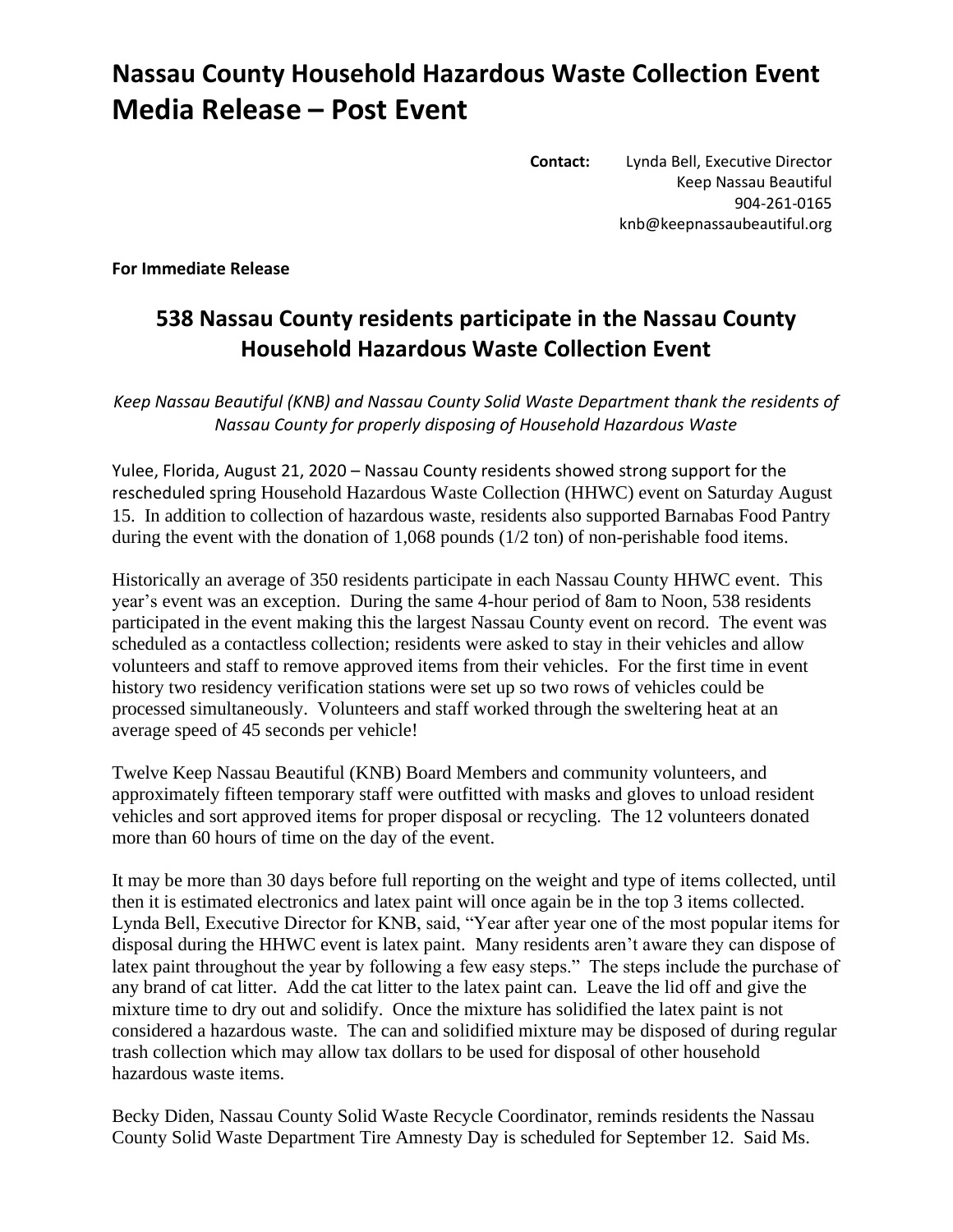Diden, "While Nassau County residents may dispose of up to 4 tires per household per year, Tire Amnesty Day provides an additional opportunity to properly dispose of up to 15 tires per household with no fee for disposal." Visit the Nassau County website for more information, [http://www.nassaucountyfl.com/368/Convenience-Recycling-Center.](http://www.nassaucountyfl.com/368/Convenience-Recycling-Center)

KNB and Nassau County Solid Waste Department appreciate Nassau County residents and community volunteers, Nassau County Road Department, Alachua County Environmental Protection Department, U.S. Ecology, Sensible Recycling, Barnabas Food Pantry, and Nassau County Sherriff's Department for their participation in the collection and responsible disposal of household hazardous waste. The next Nassau County Household Hazardous Waste Collection event is already being planned. Signup for the Keep Nassau Beautiful newsletter for details, [www.keepnassaubeautiful.org](http://www.keepnassaubeautiful.org/) .



Residency confirmed and vehicles staged for drop-off of household hazardous waste.